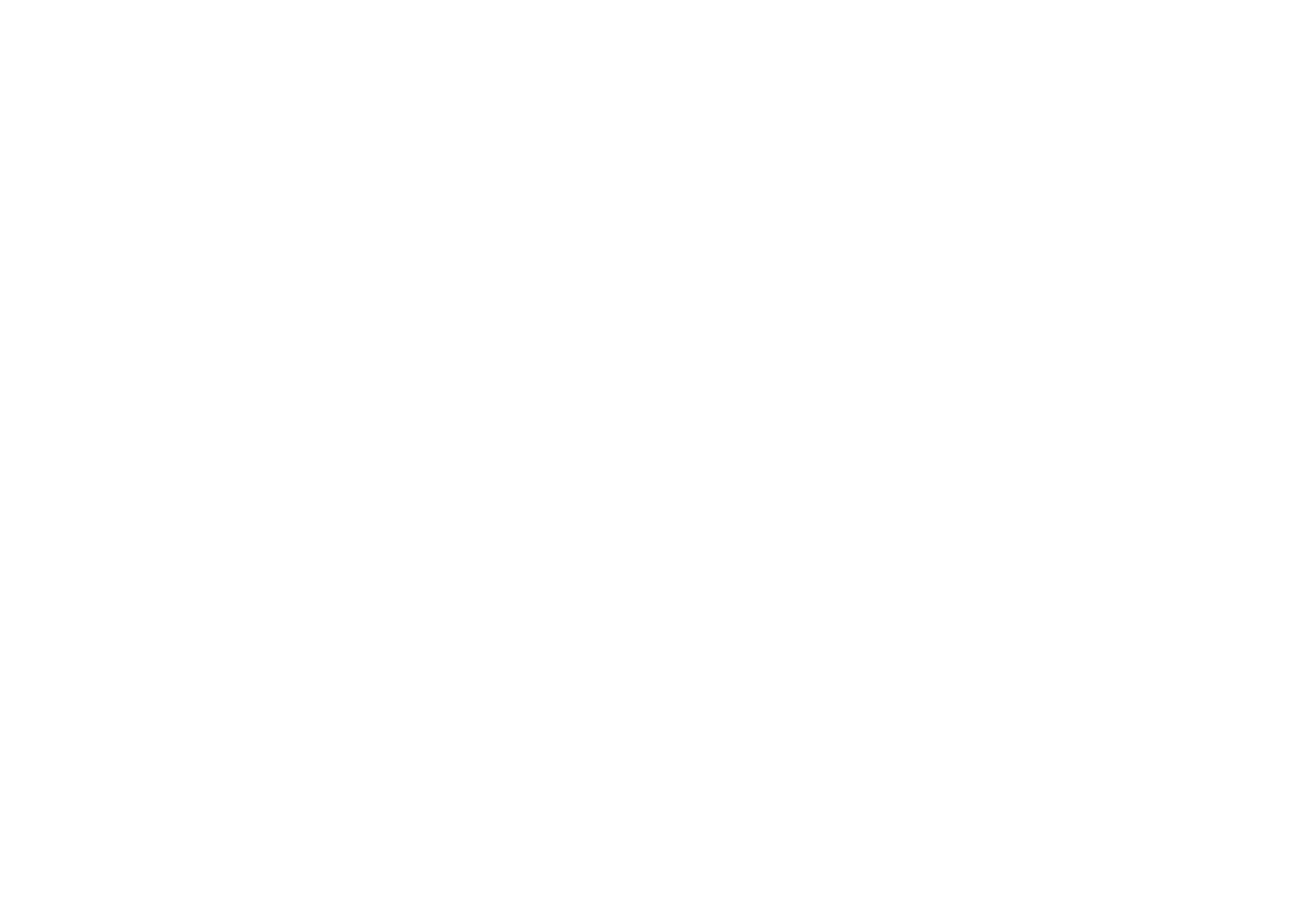**This booklet is for all those who visit the mountains, uplands and crags of Britain. It contains essential information on the mountain environment and how you can care for this fragile upland landscape. Many of the principles are also applicable to the wider countryside and the coast.**

Mountain areas are 'wild' recreational escapes. While there is an increase in the numbers of people visiting the uplands of Great Britain, there is also an increased awareness of the need to preserve and conserve these fragile landscapes.

**The British Mountaineering Council** (**BMC**) is committed to supporting access and conservation for the mutual benefit of both. This booklet highlights the BMC's commitment to protecting the natural environment and explains the types of impact we may have and suggests some simple, positive ways in which we can help minimise any adverse environmental effects.

The BMC is the representative body that protects the freedoms and promotes the interests of climbers, hill walkers and mountaineers, including ski-mountaineers. The BMC recognises that climbing, hill walking and mountaineering are activities with a danger of personal injury or death. Participants in these activities should be aware of and accept these risks and be responsible for their own actions.









## **<sup>1</sup>**| **Introduction <sup>2</sup>**| **The mountain environment**

**Millions of years of geomorphological process and erosion through ice, wind and water have left us with the fragile and special mountain environments we know today. Their fragility is a result of the harsh climate and landforms which affect the way in which plants and animals can survive. They are also special because they are largely protected from human developments and contain a wealth of environmental and cultural history.** 

The mountains of Britain support a number of rare species of plants and animals. Overgrazing, drainage, atmospheric pollution and in some areas wild fires have further reduced the extent of these rare species. Cliffs in particular are special, as they support many scarce arctic-alpine species that only manage to survive where there is limited grazing or disturbance. Once these have disappeared, there is little possibility of re-growth, especially if the disturbance continues.

Mountain areas offer sparse food sources, and birds and animals require specific habitat types to survive and are often limited to particular geographical ranges. Many of these species are protected in England & Wales under the *Wildlife and Countryside Act 1981* and the *Countryside and Rights of Way Act 2000*. The geology and geomorphology of many sites is also protected through the former Act.

As climbers, hill walkers and mountaineers, we naturally cherish these relatively untouched summits and cliffs. However, our activities can affect the ecology of these important refuges which we are all trying to protect. Whether it is ground-nesting birds, arctic-alpine flora, blanket bog or the fragile montane heath on the very highest summits, there is a need to be aware of, and to protect, the special features of the environment we use and enjoy.



*Purple Saxifrage – a fragile alpine plant* 



*Peregrine Falcon – a protected, cliff-nesting bird*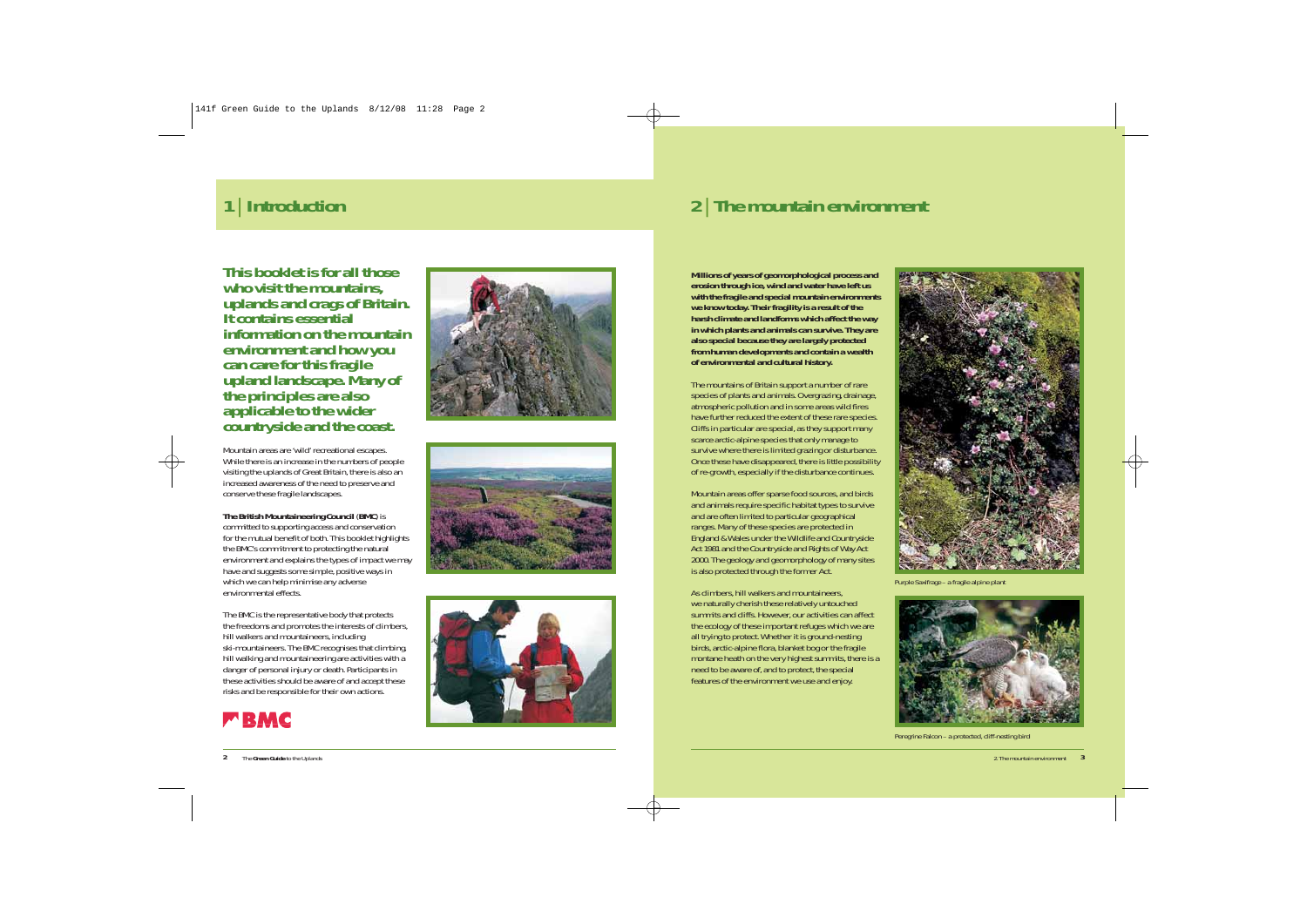**Mountain landscapes may seem vast and our presence in them inconsequential. However, all land belongs to someone, even common land and open country. In enjoying access to it we must all act in a considerate and responsible manner.** 

#### **Access legislation**

The *Countryside Rights of Way Act 2000 (CRoW)* is the main piece of legislation governing access to the uplands of England and Wales. The CRoW Act defined areas of mountain, moor, heath, down and registered common land as open access land. If you are unsure of your rights and responsibilities or where you can go, please visit *www.countrysideaccess.gov.uk* and *www.openaccess.gov.uk* in England, and *www.ccw.gov.uk* in Wales.

#### **Public rights of way**

The *Public Rights of Way (PRoW)* network in England and Wales is a unique asset, and it is important to understand what types of PRoW may be used for different activities, these are:

- **•** Footpath access on foot only.
- **•** Bridleway on foot, horseback or bicycle (although cyclists are obliged to give way to other users).
- **•** Restricted byway on foot, horseback, and nonmotorised vehicles (e.g. bicycles and horse-drawn carriages).
- **•** Byway open to all traffic as for restricted byway but including motorised vehicles.

The restrictions that are sometimes used on CRoW access land do not affect public rights of way (so you can walk along them even when surrounding access land is closed). However, public rights of way can sometimes be diverted, removed, created or have the rights suspended but only by the local highway authority. Official signs, posted by the authority,

will be found on the route to tell you if there are any changes to the local network.

#### **Permissive access**

The BMC liaises with landowners and conservation bodies where necessary to negotiate voluntary access arrangements. The BMC also has a network of over 30 local access representatives to ensure any access or conservation issues are resolved.

In Scotland, access laws are different – see section *15* of this booklet for more information.



*Hill walking across open access land*

# **Access principles in England**

Access is all about balancing the 'Three Rs' – rights, responsibilities and restrictions. Where we enjoy a right of access, this must be used responsibly. On occasion, restrictions based on a least restrictive approach may be needed to protect conservation interests. The BMC works to ensure successful access management, where all parties recognise and respect the legitimate interests of others and where recreation and conservation benefit mutually.

### **And in practice…**

Restrictions on access are often agreed to protect important species of plants or animals and must be observed. If you have any doubts about these, abide by them while you are in the hills and then contact the BMC to discuss the reasons for them.

In some situations access is only secured by years of sensitive negotiation with landowners and conservation bodies. The BMC always ensures that the least restrictive option is achieved. Ignoring restrictions could aggravate a delicate situation and at worst lead to access being withdrawn for everyone.

### **Gates and fences**

These are usually erected to control the movement of stock and prevent overgrazing of sensitive areas, not to keep people out. Please leave gates as you find them and use the gates and stiles provided rather than risk damage to walls and fences by climbing over.



*Rock climbing on the moorland edges of Derbyshire*

#### **Dogs**

It is a criminal offence to allow your dog to worry stock. On open access land in England and Wales dogs must be kept on a short lead from 1st March to 31st July and at all times when in the vicinity of livestock. They may be excluded at all times on some grouse moors. In fields of adult animals they must be kept under close control on a short lead. Landowners are legally empowered to shoot any dog that is causing distress to grazing animals if they believe this is the only way to stop it. Dogs can cause other problems – disturbing wildlife, barking, disrupting other users, defecating near paths or along the bottom of cliffs. Always consider the interests of others who use the land – not everyone will love your dog as much as you do.

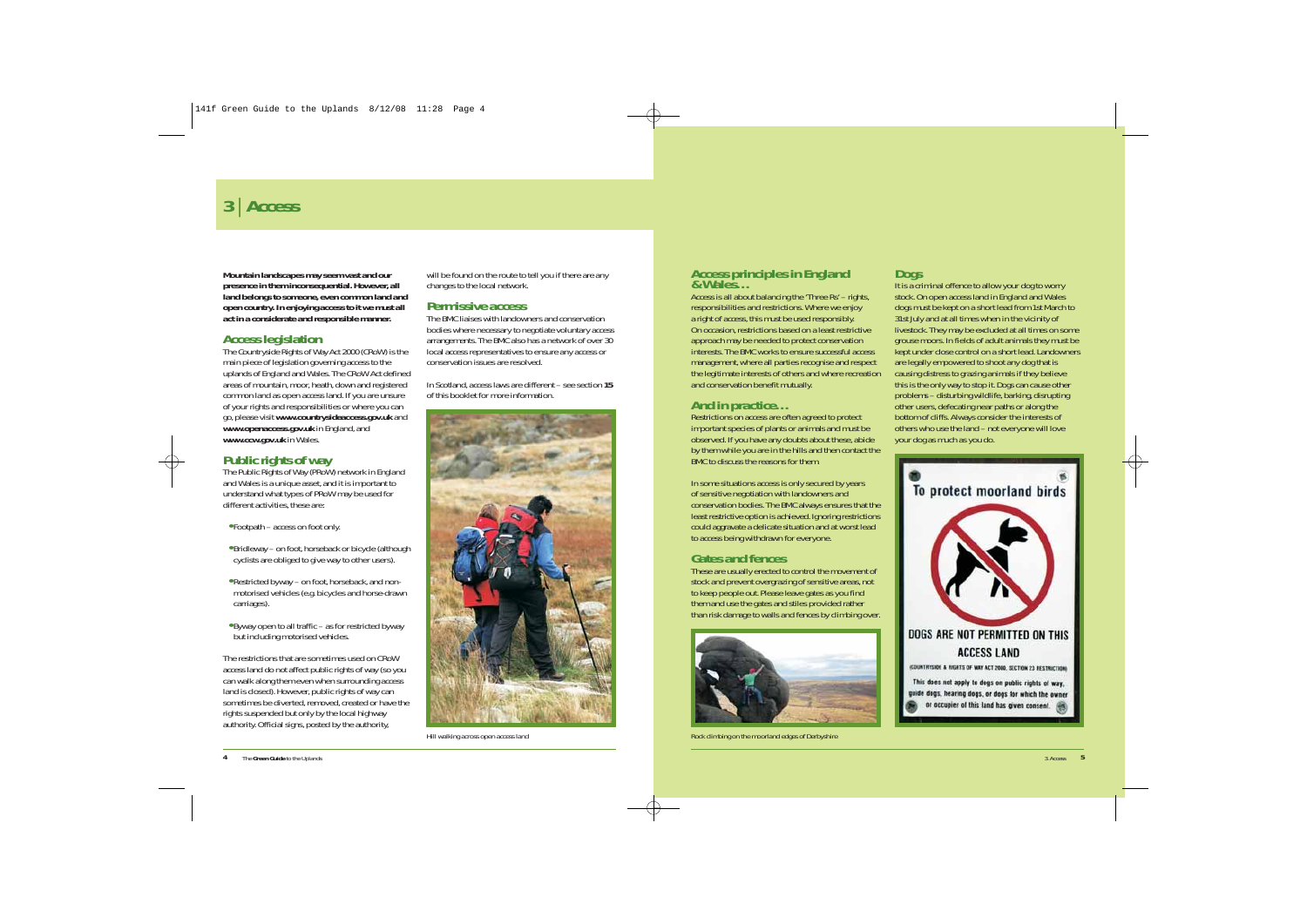# **<sup>4</sup>**| **Conservation**

**The BMC has worked hard to negotiate access to areas of high conservation as well as high recreational value in England and Wales, and always manages access in a way that is of mutual benefit to recreation and conservation. Check the BMC website in advance and take account of any restrictions when planning which crag you are going to visit –** *www.thebmc.co.uk/bmccrag*

If there are signs or leaflets at the approach to the crag, please take note of the information these provide and follow advice given. Restrictions are put in place to protect rare species of plants and birds. However, if it becomes clear that there are nesting birds at an unrestricted site, contact the BMC.

Various conservation laws are in place to protect our wild plants and animals. These include:

- **•** *Protection of Animals Act;*
- **•** *Wildlife and Countryside Act;*
- **•** *Environment Act;*
- **•** *Natural Environment and Rural Communities Act;*
- **•** *Natural Habitat Regulations.*



*Cryptogramma Crispa, found throughout the uplands Simon Norris*

#### **Plants**

It is illegal under the *Wildlife and Countryside Act (1981)* to intentionally uproot any plant from the wild without the permission of the landowner or occupier. There is a list of plants that receive special protection under the Wildlife and Countryside Act which includes many rare flowering plants, some ferns, mosses and liverworts and numerous lichens.

Under the *Conservation (Natural Habitats) Regulations 1994*, it can also be an offence to deliberately pick, collect, uproot or destroy a wild plant of a European protected species. For more information visit; *www.defra.gov.uk*



### **Nesting bird restrictions**

The BMC publishes an annual list of agreed climbing restrictions in England and Wales to protect nesting birds. It is vitally important to adhere to these. These are seasonal and if they are ignored, conservation bodies may want to impose more severe and legally-enforceable restrictions. Lack of an agreed restriction does not necessarily mean that there are no nesting birds.

If unsure, contact the BMC who have local Access Representatives with up to date local knowledge.

Wild birds are legally protected under the *Wildlife and Countryside Act 1981*, revised every five years. This lists the birds that qualify for special protection. It is against the law to take birds, their eggs or other protected wild animals from the wild and intentionally kill or injure birds or other protected wild animals or to destroy birds' eggs.

Climbers, hill walkers and mountaineers have an excellent reputation for respecting bird nesting restrictions – better than other groups. It is essential that this is maintained.

For a full list of over 500 records of climbing restrictions in England and Wales visit the BMC *Regional Access Database (RAD)* – *www.thebmc.co.uk/bmccrag*

For more information on the *Wildlife and Countryside Act 1981* and *Nature Conservation (Scotland) Act 2004* visit *www.jncc.gov.uk*

In Scotland, conservation laws are slightly different – for more information see section *15* of this booklet.



*Restrictions are in place to help protected species during breeding*



*The BMC Regional Access Database*



**The Raven – a common cliff-nesting bird**  $\overline{C}$  Channel Common cliff-nesting bird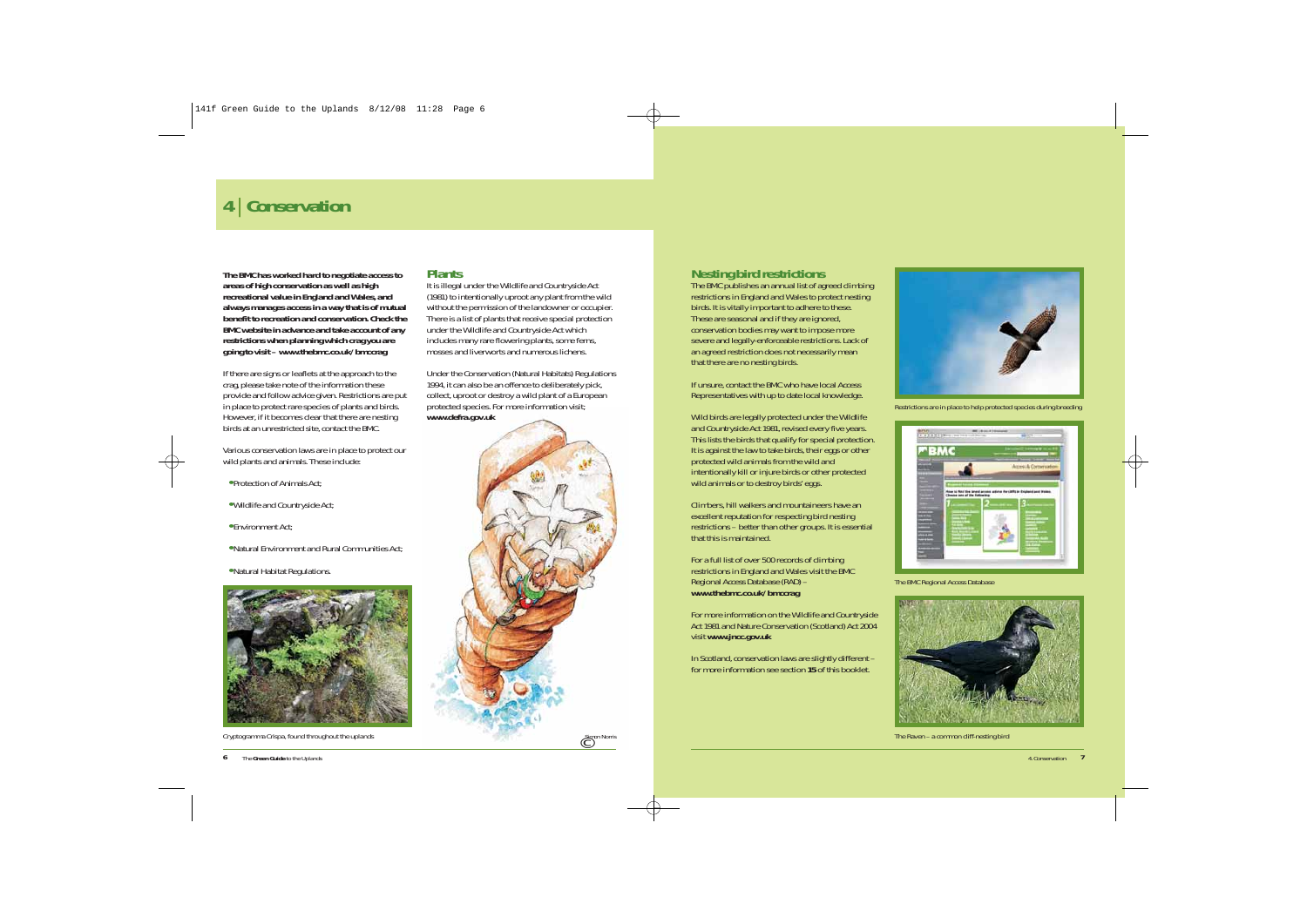# **<sup>5</sup>**| **Hill walking**

**We can all minimise our impact by planning ahead and preparing before going out onto the hills. The weather, the relative fragility of the location and its popularity can all affect our impact.**

Much can be done to minimise erosion and disturbance by applying common sense:

- **•** Scree slopes provide an important ecological habitat but can easily be eroded – so keep off them unless there is absolutely no other route.
- **•** Try walking within an erosion scar rather than around it, thereby reducing the risk of enlarging the eroded area, or avoid eroded areas completely if there is an alternative.
- **•** Think about your route. For example, repeated kicking of steps causes much of the initial damage on steep slopes; avoid this by zig-zagging across such slopes.
- **•** Noise by groups or individuals can affect the hill walking experience for others – be considerate.

#### **Footwear**

While sensible safe footwear is essential for mountain walking, it is both less erosive and more comfortable to wear the lightest footwear that is suitable for the terrain. A pair of heavy boots may not always be appropriate for summer walking. If you are using walking poles, ensure that these have rubber tips on their ends to avoid damaging any rocky surfaces.

### **Wild fires**

Both peat and vegetation which grow in many of our upland areas can become dry and flammable, particularly during the summer. Accidental fires can destroy natural habitats and can kill animals and birds. Do not light fires on moorlands – not even gas stoves or barbecues and never stub matches or cigarettes out in the vegetation. Respect all warning

signs and if you see a fire, don't assume that someone else has called the emergency services. Note your location and dial 999.

## **Paths**

Paths have been constructed in many areas to protect and repair mountains from the erosion that is caused by the sheer volume of visitors. Use these paths wherever possible rather than taking shortcuts. Similarly, drainage channels and culverts are essential to take surface water away from paths and should not be blocked or dammed in any way. Paths are often only the width of one person; walkers should walk in single file on such sections.

### **Cairns and memorials**

The BMC does not support the use of waymarks, cairns or other intrusive features, other than those traditionally established on summits and path junctions.

Some cairns are important landmarks but most are an unnecessary intrusion and detract from the character of a wild and remote setting. Building cairns exacerbates erosion and is the mountain equivalent of graffiti, so don't do it. While we sympathise with the



*Upland path work can contain erosion and preserve landscape quality*

grief that the bereaved feel, memorial artefacts should not be a feature of the mountain landscape and nothing should be done without formal landowner consultation and agreement.

### **Boundaries**

Boundaries such as dry stone walls are traditional structures that can be historical features in themselves and important aspects of the landscape. Climbing over boundary walls and fences will damage them; walls are very expensive to repair and fences are often damaged when we step onto the galvanised wire. Use stiles and gates wherever possible and if you need to climb over, do so near to fence posts or where the wall appears strongest.

#### **Litter**

None of us like seeing discarded wrappers and plastic bottles in the mountains. Both wild and domestic animals may injure themselves on discarded litter. Landowners can also restrict access onto private land as a result of littering.

#### **•** Take your litter home with you – if you've carried it in, you can carry it out.

- **•** Where it is safe and not too unpleasant, pick up other people's litter (especially non-biodegradable material).
- **•** Organic litter such as fruit peel takes longer to break down than most people think. It also attracts certain predator species, so take it home.
- **•** Reduce the litter you need to carry out with you by repackaging your food before you set out.

## **Shop locally**

The local spending of climbers, hill walkers and mountaineers is vital to the conservation and development of many mountain regions. Wherever possible, shop and buy locally from independent stores (e.g. groceries, technical equipment, local cafes and restaurants).



*Some cairns are important landmarks*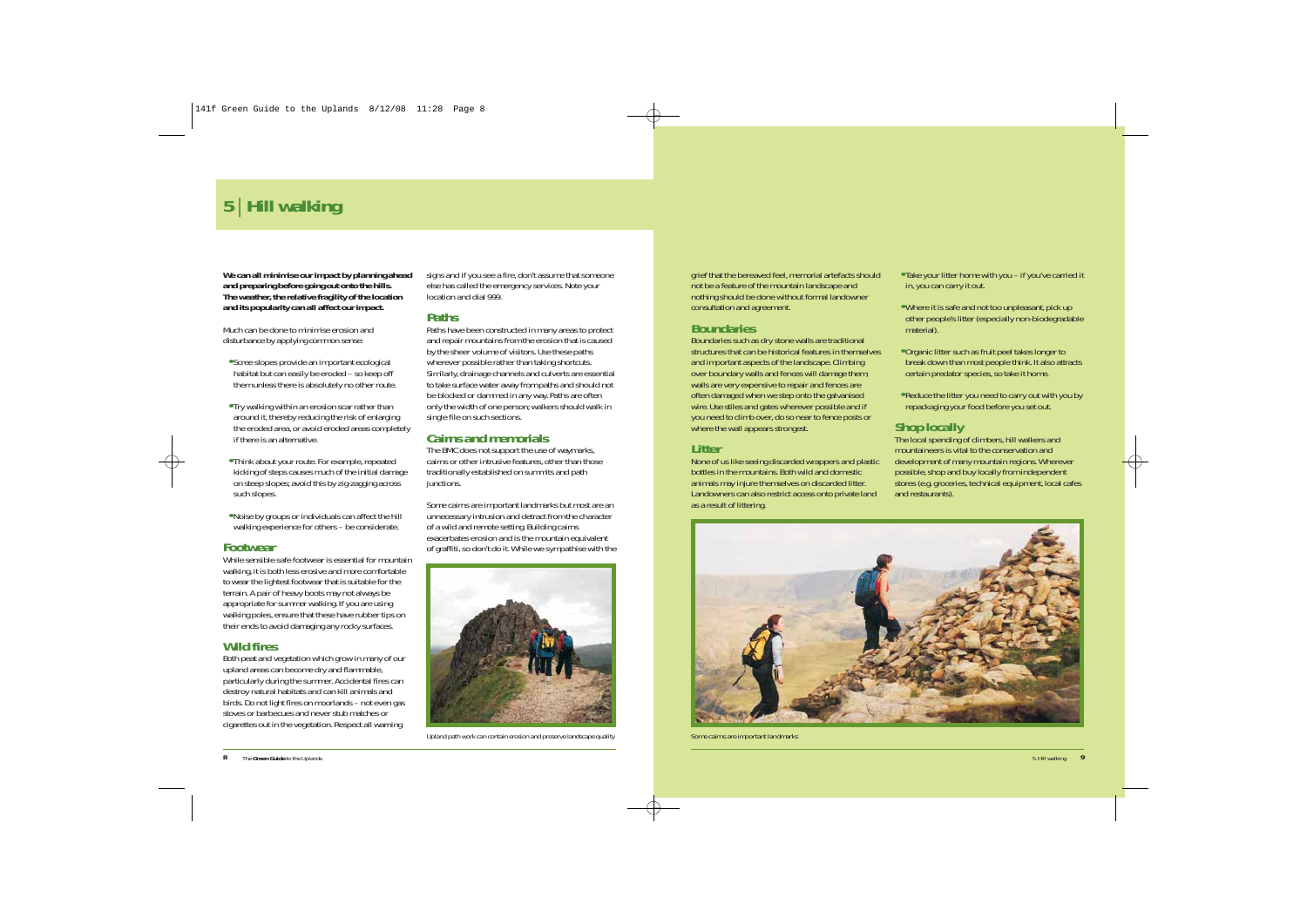# **<sup>6</sup>**| **Climbing and scrambling**

**Rock climbing and scrambling give the visitor unique access to very special areas, often unaffected by human or grazing activities. For this reason many cliffs are a final refuge for rare plants and animals, which may be unique to the region.** 

The most important areas for nature conservation are often the vegetated and wetter areas of cliffs – usually north facing, dank and slippery slopes – but some popular areas are also important for their fauna and flora. So, if you are thinking of opening up new areas of cliffs by putting up new routes, check first and limit your new routing to places that do not have valuable nature conservation interests.

If your local crag is being lost to invasive trees and scrub, the BMC can offer guidance on how best to open these up in collaboration with statutory conservation bodies. The removal of natural vegetation including mosses and lichens should be avoided without first obtaining permission from the landowner and appropriate conservation body. Remember that if protected habitats are destroyed by climbing or abseiling, this could be a criminal offence and the continuation of climbing might be at risk.

#### **Gullies and ledges**

Whilst these may offer attractive locations for belaying, try to find less vulnerable alternatives and, if they cannot be avoided, take care to prevent damage to the vegetation.

#### **Rock types**

Some rock types can be particularly susceptible to damage and routes can be permanently affected by inconsiderate use. For example:

- **•**severe erosion can be caused by climbing on sandstone in wet conditions, or by the use of wire brushes to clean soft rocks such as gritstone;
- **•** damage can be caused by repeated top-roping of routes – such as cutting grooves in sandstone and polishing the rock, especially limestone;
- **•** work with the rock as you find it; chipping or defacing the rock is cheating, as well as damaging;
- **•** never carve your name etc into the rock there are better ways of achieving immortality.



*Rose Root is a characteristic plant of mountain ledges and sea cliffs*

#### **Fixed equipment**

The BMC has a fixed equipment policy. At BMC area meetings, local ethics and policies are agreed. Anyone considering placing new fixed equipment or replacing existing equipment should take careful account of local climbing ethics, whether bolts are absolutely necessary, the environmental sensitivity of the area and public safety factors.

Climbers should also be aware that bolting restrictions are sometimes made because of the landowners' wishes, and the insertion of bolts in such cases could lead to a loss of agreed access. Cord and tape threads can also be visually intrusive – try to avoid these or use a similar colour to the rock if possible.

The use of cliff-top belay stakes should also be kept to a minimum, especially in popular or scenic areas where walkers have access to cliff tops. Think about liability – who is going to maintain the fixed equipment that you place and who will carry the blame if someone gets injured as a result of the gear failing?



#### **Abseiling**

Abseiling can be a very convenient and quick way off a cliff but consider the effects on vegetation and on fellow climbers.

- **•** Abseiling down established routes can damage and polish the rock and may inconvenience other climbers.
- **•** At some crags there is an agreement with the landowner that climbers should used fixed abseil stations to descend. This may be necessary to avoid areas of loose rock, or to protect descent routes from further erosion. Follow the advice given in the guidebook and the BMC *Regional Access Database* (RAD) – *www.thebmc.co.uk/bmccrag*
- **•** Trees can be put under stress from being used as abseil anchors and roots may become exposed or damaged, resulting in the possible death of the tree. If abseiling from trees is unavoidable, use tree protectors and avoid trampling on roots.



C<sup>Simon</sup> Norris *Simon Norris Avoid putting trees under stress*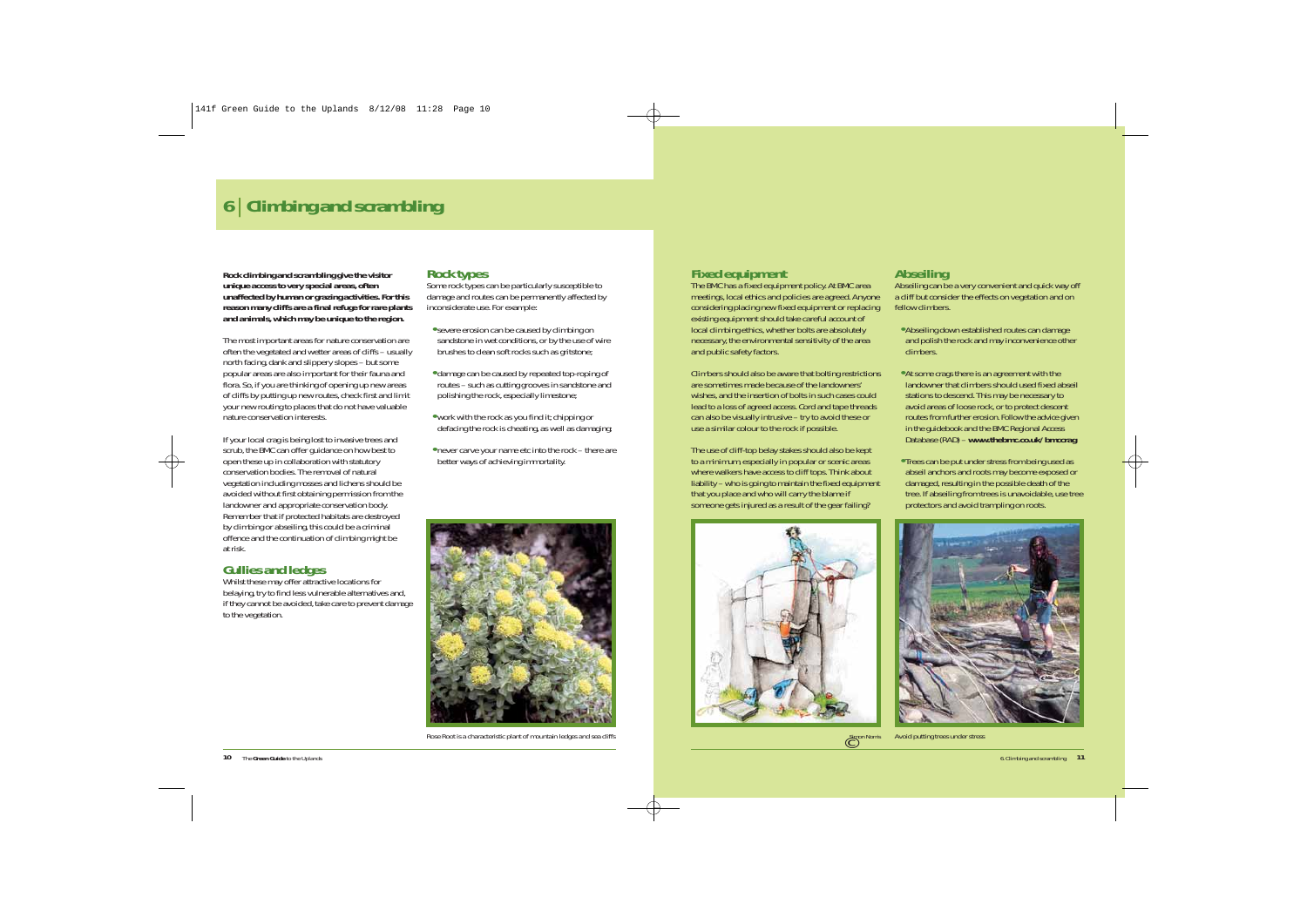# **<sup>7</sup>**| **Winter mountaineering**

**Winter mountaineering in Britain is carried out in a variety of snow and ice conditions. The variability of cover means that we often climb or ski on only a thin cover of snow and ice.** 

Climbing on frozen turf, thin ice or during a thaw causes most damage to vegetation. There are often rare species growing on mountain cliffs. Some arcticalpine plants are shallow rooted in moss cushions and can be damaged and easily dislodged by the tearing action of ice axes and crampons. Similarly, climbing in marginal snow and ice conditions can prise out roots or bulbs from cracks. Larger, more broken and vegetated cliffs may never have been disturbed before and the effect of removing vegetation or clearing out cracks for axe placements may destroy the last remnants of rare plant species.



not just snow-covered ledges. Dry tooling should not be carried out except where local agreements allow.

Many of the best winter climbing venues are northfacing cliffs, which hold considerable amounts of vegetation. Some are home to rare alpine plants, which are not found anywhere else in the UK. It is therefore important for their conservation that vegetation is completely frozen to minimise damage.

Winter ascents of summer rock routes with the use of crampons, peg placements and axes in cracks can cause substantial damage; in particular chipping of the rock. This potentially changes the nature of the route, usually to its detriment.

© *Simon Norris*

Climbing routes should only be attempted in winter when fully coated with snow and/or ice in order to prevent damage to the underlying rock.

In some quarries, local agreements have been reached for bolted, dry tooling routes – if you are unsure please contact your local access volunteer or contact the BMC.

#### **Ski mountaineering**

Ski mountaineering in Britain is similarly afflicted by our weather, with incomplete snow cover and thaw often frustrating the enjoyment of a good day. In these conditions, the effect of our skis in slicing through the vegetation and compacting remnants of snow can be great, particularly to fragile upland heath which may take years to regenerate. Damage to plants like heather when they are frozen can result in their destruction. So, only ski when you are sure conditions are good, and keep to stretches of complete snow cover.

### **Winter walking**

Snow accumulating along the path itself often makes winter walking along paths more difficult. Where this snow has compacted into ice, it can be difficult to walk along, but avoiding the path and walking on the (usually) boggy ground to the side will increase erosion. So, use crampons on long stretches of icy paths – it will stop you falling over and reduce erosion!



*Use crampons on long stretches of ice Mixed climbing in good conditions*

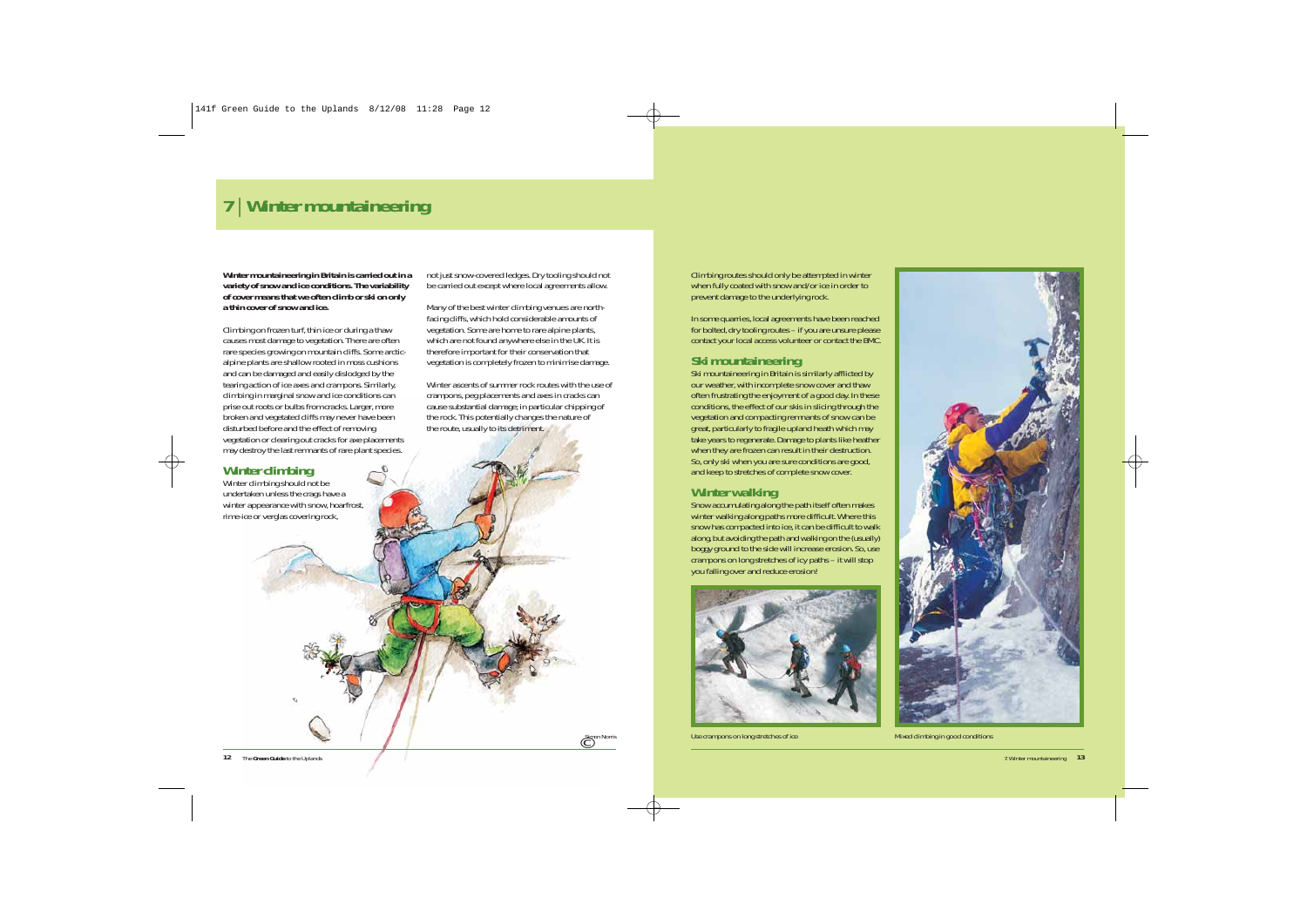# **<sup>8</sup>**| **Camping**

**Camping 'wild', snowholing and bivvying are very different undertakings from staying at an established campsite. Wild camping is not permitted by right on open access land in England and Wales without express permission of the landowner, but it is permitted in Scotland on the proviso that you follow the** *Scottish Outdoor Access Code (SOAC)* **and provided that you do so responsibly as explained in SOAC. With no facilities at hand you need to think carefully about your impact – both physical and visual. Here are some suggestions.**

### **Wild camping**

- **•** Whenever you wild camp leave the site as you find it.
- **•** Keep your group small and as discreet as possible.
- **•** Camp away from popular areas your presence may attract other campers to your unofficial 'site'.
- **•** Be inconspicuous. A green tent may blend into the landscape whereas a brightly coloured tent can spoil the view. It is best to remove your tent during the day, especially where other walkers are likely to pass by.
- **•** Camp in one place for only 1 or 2 nights and on dry / well-drained ground that won't be easily damaged.
- **•** Pitch the tent in a way that avoids having to cut drainage ditches or move boulders. If you do have to move large stones replace them later.
- **•** Try to avoid picking a site that means you have to cross sensitive areas to collect water or go to the toilet.
- **•**If the campsite is on soft or boggy ground pitch the tents further away from each other, this will minimise trampling between tents.
- **•** Litter plan ahead. If you brought it all in you should be able to take it all out! Carry out all litter – even biodegradable material is slow to decompose in the mountain environment and may be scattered by animals. Do not dig rubbish in to the ground or try to hide it under boulders. Try to take away any other litter left by people less considerate than yourself.
- **•** Fires can be highly destructive. Apart from the risks to you, wild fires can be very damaging to vegetation. Heathland fires on blanket bog can burn into the peat and destroy the habitat. The limited amounts of dead wood in the uplands are also essential habitats for the insects on which birds and other animals feed. Charred fire sites are also unattractive. Use a stove for cooking and put on more clothes, or snuggle down in your sleeping bag, to keep warm.
- **•** Clean, pure water is a valuable resource relied upon by many people living in the mountain regions. The nutrient content of streams in most upland areas is low, and altering this by adding pollutants and soap could kill local insect and plant life. If you have to wash, dispose of soapy water well away from water courses. All toilet areas must be at least 30 metres from water (see section *9 – Sanitation*). Always consider your impact downstream.



*Camp with care and consideration*

#### **Snow holing**

The creation of a snow hole in a snowdrift or area of snow can be protective but the consequences can be great. Don't do it unless you can do it environmentally.

- **•** Remove all litter do not bury or hide litter within the snow as it will eventually be exposed, can harm wildlife and offend those who visit after you.
- **•** Take everything out with you, including wet clothing.
- **•** Give a thought to the consequences when the snow has melted.
- **•** Make sure if you use a shovel that it is brightly painted so you can find it in the snow.



*Leave no trace after snow holing Carry out all litter*

There is a difference between 'wild' camping and 'free' camping. 'Wild' camping in the hills is a very special experience, bringing you as close to nature and wilderness as is possible. If you want to camp free of charge, spare a thought first for the support you could be giving to the local economy. Stay in a campsite if possible.

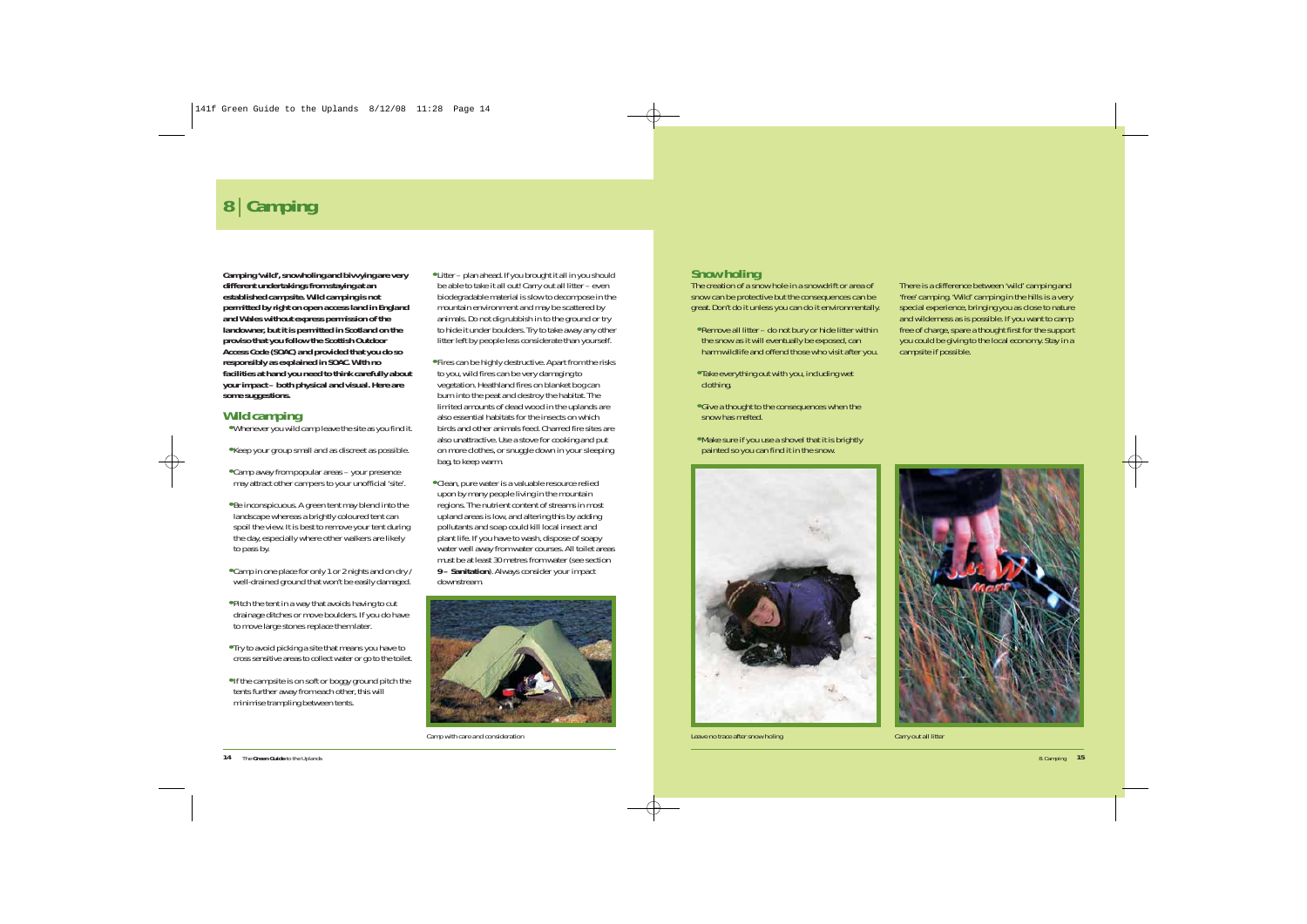# **<sup>9</sup>**| **Sanitation**

**There is a reluctance to talk about what is one of our most natural functions! And yet by not thinking carefully about this we can endanger human health and potentially poison the mountain environment. Never forgo an opportunity to use a proper toilet. If this is not possible, remember some simple guidelines:**

### **Protect fresh water**

A mountain stream is often seen as the epitome of purity – so don't pollute it. Streams are a vital source of fresh water for hill farmers and for campers. It will also be a home to, or a water source for, wildlife.

- **•** Ensure you are at least 30 metres away from running water when you defecate.
- **•** When camping, defecate and urinate downhill from your campsite; collect drinking water from above your camp.



*Drinking from a mountain stream*

#### **Leave no trace**

It can be an unpleasant and unnecessary souvenir to encounter human waste on a path or close to a crag.

- **•** Be considerate of others and defecate at least 50 metres from paths and 200 metres from huts and crags.
- **•** Carry a lightweight trowel and when digging, carefully cut out and replace the top turf.
- **•** Dig a hole 15 cm (6") deep to bury your excrement. If this is not possible, keep well away from paths and spread the excrement thinly to increase the rate of its decomposition (squashing it under a boulder will slow decomposition). On especially sensitive high plateaux, excrement should be carried down to less sensitive locations for burial, or even better. carried out.
- **•** The smell from urine and excrement is unpleasant. Avoid doing either in enclosed spaces (caves, ruined buildings etc), at the foot of crags or behind huts.

**•** Consider using a 'pee bottle'.

**•**In snow, dig down into the soil. Give a thought to the consequences when the snow melts!

#### **'Accessories'**

Toilet paper and female sanitary towels are slow to decompose and may be dug up by animals.

**•** Carry it out if possible. Come prepared with plastic bags – dog poo bags are ideal for the purpose. Tampons and sanitary towels should be carried out – plastic screw-top containers are convenient.

© *Simon Norris*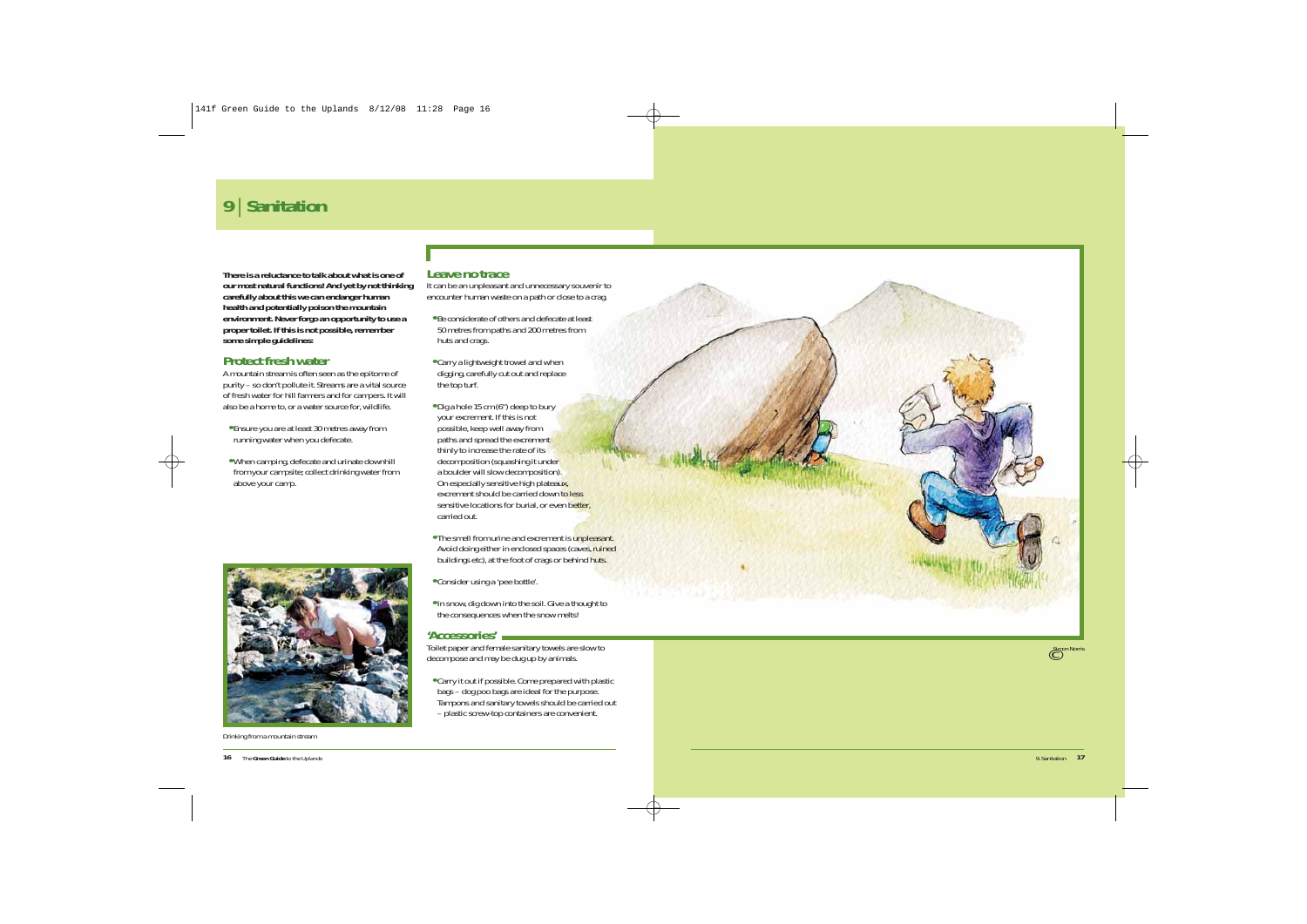# **<sup>10</sup>**| **Transport**

**In common with the rest of the population, climbers, hill walkers and mountaineers love their cars. They get us to the crags and mountains quickly and in relative comfort. However, increasing car use is having an adverse effect on our lives and on the environment. How can we, as concerned users of the mountains and hills, reduce our impact? How much are we willing to do in order to preserve the upland environment which we enjoy?**

#### **Here are some ideas;**

**Use public transport** – not only as a means of getting to a destination but as part of a day out. This frees you from only doing circular walks and is more relaxing than sitting in a traffic jam. Visit *www.nationalrail.co.uk* or *www.traveline.org.uk*

**Take your bicycle**… whenever you can.

**Car share** – this has always been a big part of mountain activities. Investigate car share through friends, clubs or web sites. If there are more than a couple of car loads, consider hiring a mini bus or organising a coach. It can be a lot more fun travelling together than separately and is cheaper. See *www.liftshare.com*



*Countryside congestion Consider cycling to your local crag*

# **If you need to use a motor vehicle:**

**Reduce the need to travel**. Find alternatives to busy sites. Other suitable crags or areas of the countryside may be closer to home, quicker and more economical to get to and less crowded, while being just as enjoyable.

#### **Car parking**

Use designated parking places – these will reduce the visual impact and reduce conflict with other users. They may also have useful facilities. If you are the first to arrive, park carefully to allow space for others. If you do need to park in a remote spot, park carefully and considerately. A lane may not be used frequently but it could well be a farmer's only access. Respect local residents – park in designated areas or off the road away from gateways and residential properties, and if you have to change clothing, do so discreetly.

### **Support the area**

A pay and display ticket may be the only money you put into the local economy for a whole days visit. Think of the fee in the context of what you have paid for your gear or will spend in the pub and you can share the cost if you take a car full of people. Money from car parks is often used for environmental work in the area. Car park attendants are usually local people needing jobs, and they can also offer some security for your car and belongings. Perhaps suggest to your access authority that voluntary donation boxes would be a good idea in some areas.

### **Be warned**

Make sure you lock your vehicle. Don't leave valuable gear on view in the front of the car, or better still plan your day beforehand and leave it at home.



*The bus stop at Stanage, Peak District*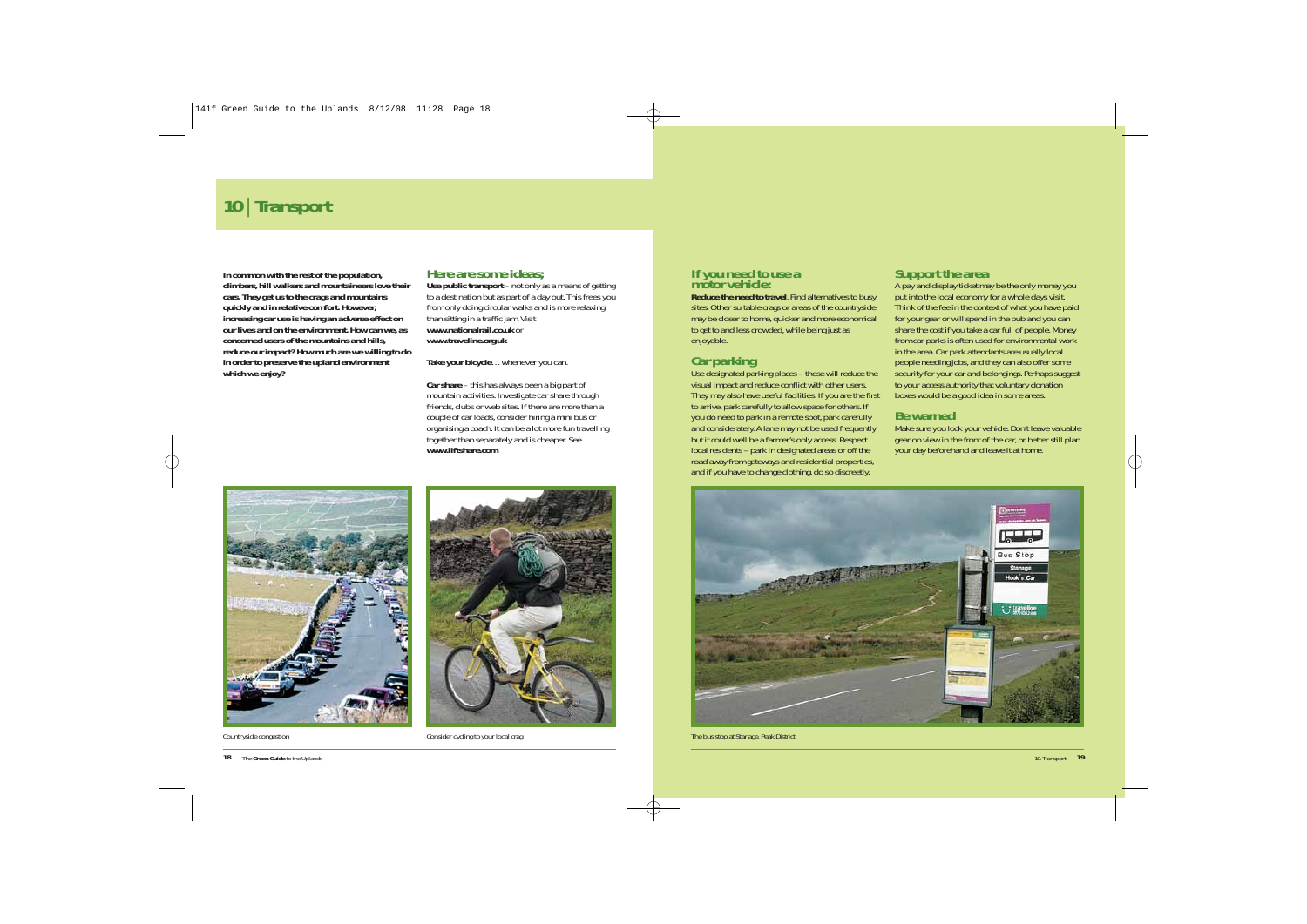# **<sup>11</sup>**| **Sustainable crag use – background**

**Climbing and walking groups come in many shapes and forms, even a small gathering of friends could be called 'a group'. Outdoor activity centres, schools, universities, youth groups, club meets and the armed forces often take groups to the mountains and crags, and an awareness of others and the environment is essential. The 'plan, do and review process', used widely in outdoor education, can work extremely well when developing a group's relationship with the natural environment.**



*Plan, Do & Review*

**20** The **Green Guide** to the Uplands

# **Plan your day, manage your group**

Thoughtful planning, effective group management and an awareness of good practice can nip many potential problems in the bud. Choosing an appropriate crag should always be a primary consideration and this should balance your group's size, structure and needs with the size and environmental sensitivity of the crag. If necessary, the BMC Access Reps can advise group leaders on the suitability of their intended venues in England and Wales.

#### **Here are some issues to consider:**

**Access information**: Ensure you are up-do-date with current access arrangements and advice. Guidebooks provide the primary source of access information although they are never absolutely up to date. BMC Access Reps, the BMC Regional Access Database and local outlets (shops, climbing walls, outdoor centres etc) should be contacted if you are in any doubt about current access arrangements.

- **• Access restrictions**: Familiarise yourself with any specific group use advice already agreed between BMC and landowners – check the websites and any on site information. Respect seasonal access restrictions and do not disturb wildlife or livestock.
- **• Education**: Make use of environmental education opportunities such as signs or countryside interpretation boards at crags. Timetable a group briefing session into your schedule.
- **• Footpaths**: Always use the recognised approach tracks and descent paths rather than cutting across quiet countryside or over private land.
- **• Codes of practice**: Some crags have specific good practice advice and codes – read any notices/leaflets at the site carefully before taking your group onto the crag.

**Venue choice and options**: Large numbers of climbers at certain cliffs can increase the impact on wildlife as well as detracting from the experience. Some landowners have restrictions on group size, and dominating an area may antagonise other climbers.

- **• Site selection**: Select cliffs or routes of an appropriate standard for your group. Do not abseil down popular rock climbs or climbs of recognised quality (always check the guidebook first). Would artificial structures, less popular crags (e.g. minor quarries or outlying crags) or the indoor wall satisfy your needs?
- **• Timing visits**: Avoid taking groups to the most popular areas at weekends.
- **• Group size**: Ensure that your group is a manageable size. Larger groups are more difficult to control. Consider spreading large groups over a number of sites – two groups of 6–10 people may be much less intrusive than one group of 15–20.
- **• Overcrowding**: Respect the needs of other climbers and do not monopolise popular cliffs, buttresses or bays. A system of rotating around different routes (rather than staying on one route all day) could add variety to your day and help to reduce possible conflicts.
- **• Liaison with other groups**: Could you reduce overcrowding at the crag by agreeing that different groups will use different crags?
- **• Transport and parking**: Traffic congestion and limited parking facilities can often present problems. Ensure there will be sufficient parking at the crag you intend to visit or consider a longer walk-in option. Is there the possibility of taking public transport? (see section *10* of this booklet)
- **• Commercial activities**: The CRoW Act 2000 places some limitations on commercial activities taking place on open access land. For more details check the Department for Environment and Rural Affairs website, *www.defra.gov.uk*



*Respect others and do not monopolise popular crags*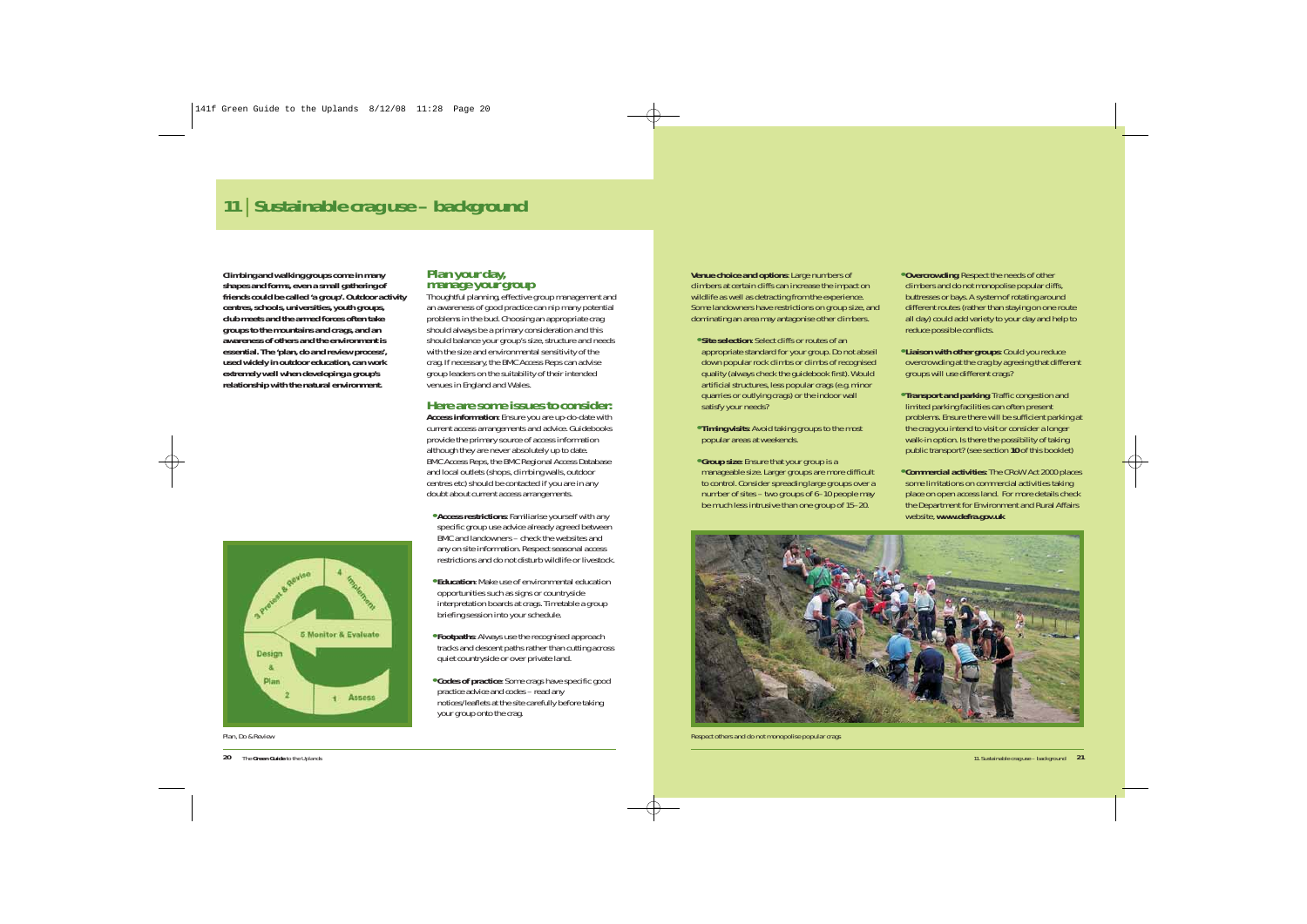# **<sup>12</sup>**| **Sustainable crag use – good practice**

**Leading, abseiling, top-roping and bottom-roping can all offer tremendous challenges and rewards to groups. Good practice is essential to ensure group safety, to minimise rock damage and ground erosion and to reduce conflicts with other users.** 

Abseiling and top-roping can neutralise large sections of popular cliffs for long periods of time, preventing other climbers from climbing particular routes. Repetitive top-roping can cause irreparable damage to high quality rock climbs. Through a combination of careful site selection and planning of the day's activities, many of these problems can be avoided.

- **• Briefing sessions**: Brief your group on the challenges that the crag presents but also on the environmental value of their surroundings. Highlight the 'do's and don'ts' for a day at the crag.
- **• Boundaries**: Set geographical boundaries for your group's activities.
- **• Skills training**: Carry out any rope work/harness training away from the crag, perhaps in the car park.
- **• Belay techniques**: Ensure that ropes do not run directly over rock surfaces – even gritstone erodes quickly once the surface layers are worn away, particularly when lowering climbers on a tight rope. Use long slings and avoid top-roping with ropes running directly around trees to minimise root and bark damage.
- **• Repetitive use**: Prevent excessive rock wear and polishing by avoiding repetitive abseiling, toproping or continuously trying the same move over and over again on the same route.
- **• Unused ropes**: When not using routes do not leave ropes hanging down them – other people may wish to climb the route.
- **• Footwear**: Always use soft-soled footwear and encourage group members to clean their shoes before abseiling or climbing.
- **• Chalk**: Chalk is not needed for beginners and should be used sparingly by experienced climbers
- **• Falling rocks**: Do not throw stones over the cliff edge and be careful about dislodging loose rock whilst climbing or moving around the cliff top.
- **• Descent routes**: Always use the recognised descent paths to minimise ground erosion and avoid the creation of new paths.



*A small group being briefed at the crag*

**Leave no trace**: The exposed escarpments, open moorlands and sheltered dales of many climbing venues are important to different people for different reasons. Many people visit these areas to escape the crowds and find peace and quiet away from the hustle and bustle of urban life. Noise, bad language, uncontrolled dogs and litter can all detract from other peoples' enjoyment of the countryside.

**• Base camp**: Establish a base camp area for your group. This should be a hard-wearing site (e.g. a cluster of rocks), which does not interfere with other users and is safe from falling objects.



- **• Noise & litter**: Keep noise to a low level and discourage bad language. Take all litter home with you – some groups take litter bags to the crag to make this easier.
- **• Toilet facilities**: Few crags are close to proper toilet facilities. Ensure your group knows that there are no facilities at the crag and 'go before you go' is a good philosophy. Perhaps schedule toilet breaks or if there is no alternative ensure a hole is dug to bury any excrement and toilet paper is removed (see section *9 – Sanitation*).



*When walking over sensitive vegetation, spread out to minimise impact Where possible, try to walk on durable surfaces*

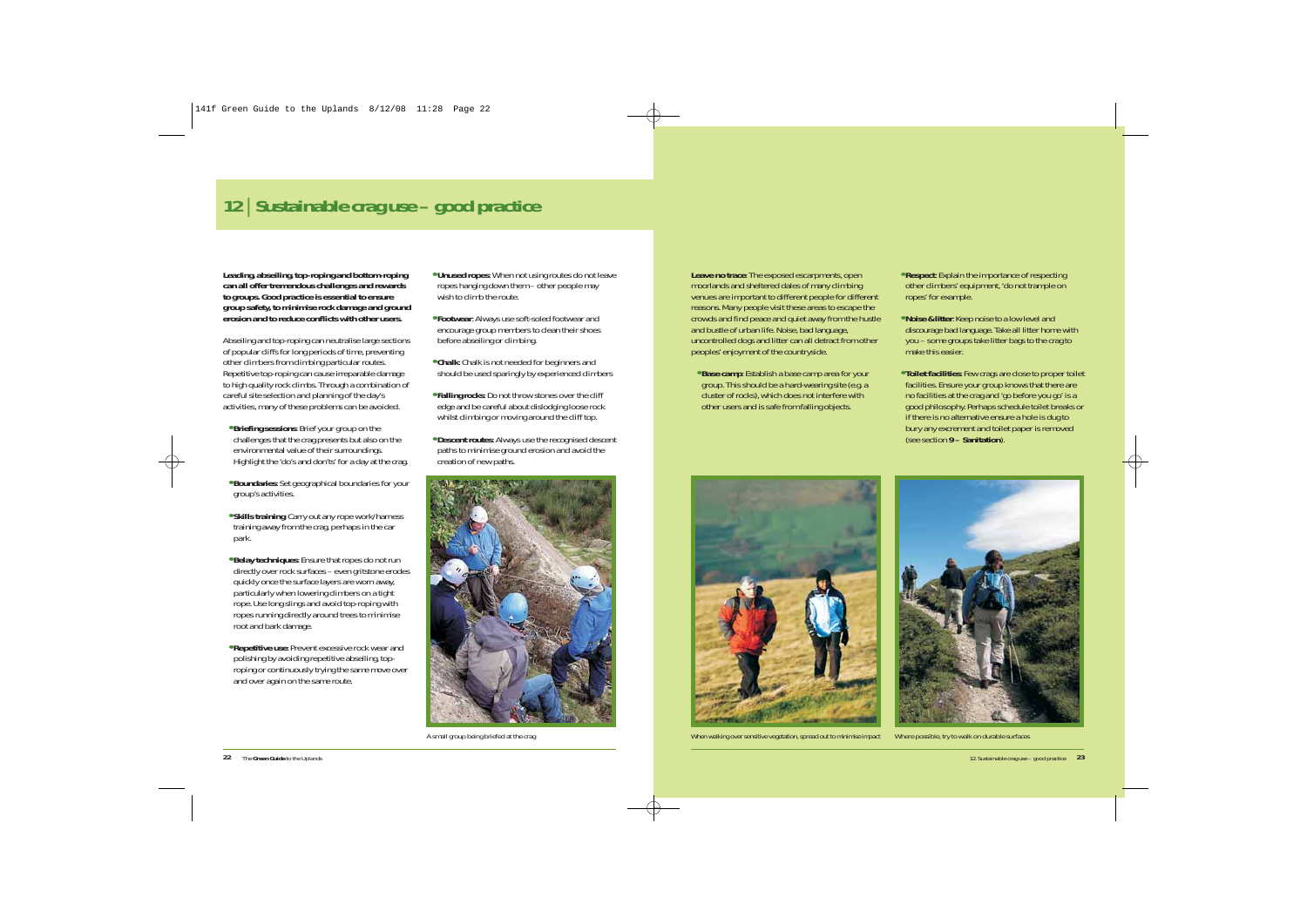# **<sup>13</sup>**| **Sustainable crag use – at a glance <sup>14</sup>**| **Organised events**

## **Planning a day with a group**



**Events such as 'challenge' or sponsored events are increasingly popular for fundraising. They often involve large numbers of people and can cause significant damage and disturbance to the environment as well as local residents and other users. The mountain environment is fundamentally unsuitable for this type of event.** 

These events are often attended by inexperienced participants who can find themselves in situations they cannot cope with. They also put unnecessary demands on the rescue services. The BMC does not encourage these.

Anyone contemplating organising an event needs to;

- **•** Consider the appropriateness of the mountain environment – avoid sensitive landscapes and habitats.
- **•** Ensure all participants can competently deal with mountain situations they may encounter
- **•** Plan very carefully consider the number of potential participants, how to brief them all, the need for site specific information, how to manage the traffic and so on.
- **•** Ensure minimal disturbance to people living locally and other users of the mountains.

If any of these points cannot be achieved, the event should not go ahead.

Permission must be obtained well in advance and the local rescue services need to be informed.

If an event is planned in a National Park, check with the Park Authority for any guidance or factsheets.

At the end of the event, there must be no evidence that it has taken place. It is essential that the area is cleared, and any evidence of large numbers of people is removed. Events should only take place if they are organised in accordance with approved guidance.



*Challenge and sponsored events are increasingly popular*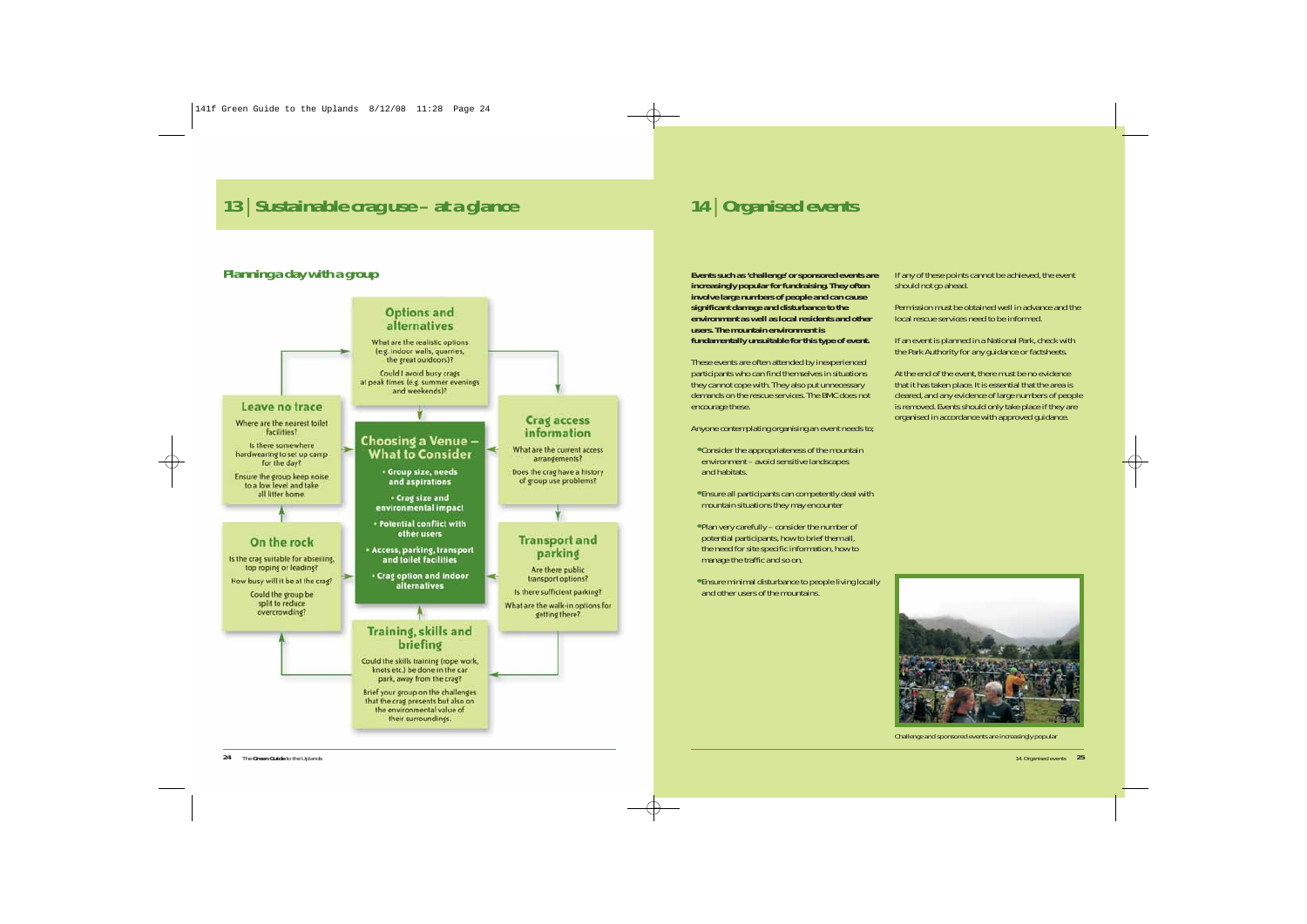# **<sup>15</sup>**| **Scotland**

**The equivalent organisation to the BMC in Scotland is the** *Mountaineering Council of Scotland (MCofS)***. If visiting Scotland, the general ethos in this leaflet applies, but the customary practices and legal basis are very different. You are advised to read the advice provided on the Access & Conservation pages of the MCofS website (***www.mcofs.org.uk***), or contact them for advice (details in the section** *17* **at the end of this leaflet).**

#### **Conservation**

In addition to the *Wildlife & Countryside Act 1981*, in Scotland there is the *Nature Conservation (Scotland) Act 2004*. This strengthens the legal protection for threatened species. The species protection afforded to wild birds, animals and plants is extended to include 'reckless' acts. All birds are protected in this way and certain threatened bird species benefit from protection when they are 'near' a nest in use.

#### **Access**

In Scotland the access legislation and associated guidelines are very different from England and Wales. There is a freedom of access across almost all land in Scotland as long as it is conducted responsibly. These rights were made statutory through the *Land Reform (Scotland) Act 2003*. If an access user is not behaving responsibly then access rights do not apply. Guidance of where access rights apply, and what being responsible entails, can be found in the *Scottish Outdoor Access Code* at *www.outdooraccessscotland.com*. It is further explained on the MCofS website, and advice can be obtained direct from the MCofS.

An important difference, with respect to climbing, is that in Scotland restrictions cannot be negotiated. This means there is not an equivalent to the annual BMC Bird Nesting Restrictions list, and a greater onus on climbers to assess the situation and make responsible judgements. Other important differences for mountaineers are about control of dogs, especially near livestock, and wild camping. What constitutes wild camping and how to deal with sanitation is different in Scotland.

Remember, when you visit Scotland the extensive rights of access are dependent upon you acting responsibly within the definition of the access code. You are advised to familiarise yourself with these when visiting Scotland by seeking further information.





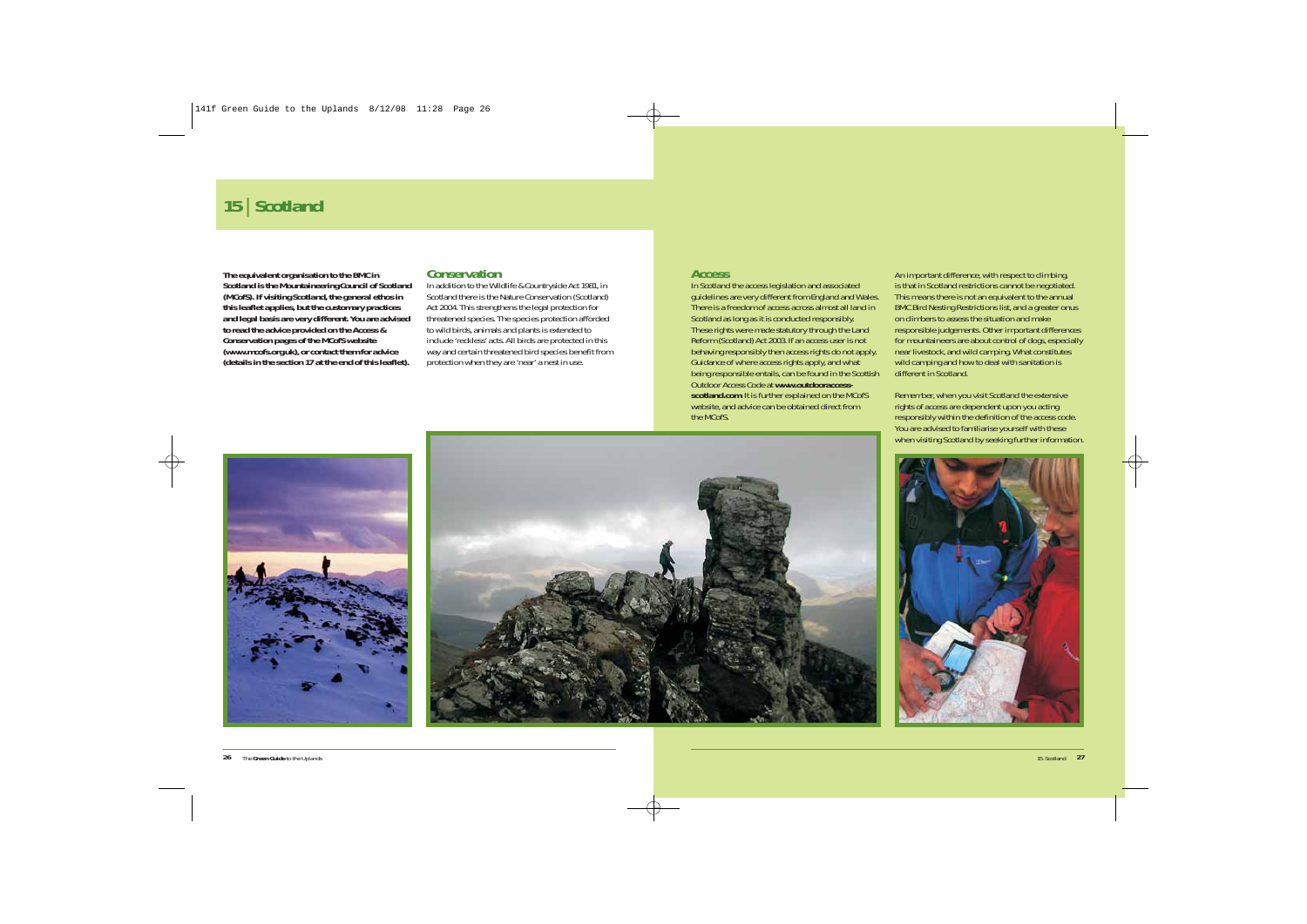# **<sup>16</sup>**| **BMC Environment Policy**

**As climbers, hill walkers and mountaineers, we practise our sport on relatively untouched summits and cliffs. We have the potential to affect those environments that are so valuable to our experience. We need to be aware of, and to protect, the special features of the environment we use, whether it is cliff- or ground nesting-birds, arctic-alpine flora, blanket bog or the fragile montane heath on the very highest summits.**

The BMC recognises that climbing, hill walking and mountaineering impact on the environment, and acknowledges responsibility to take reasonable measures to safeguard the environment for both the present and future generations. The BMC will improve its own environmental performance and provide assistance and advice to climbers, hill walkers and mountaineers on environmental issues relating to their activities. These policies will be regularly monitored and subjected to audits at appropriate intervals to ensure that the policy objectives are achieved.

The BMC has determined the following key areas of impact for action:

### **In the office**

In its day to day operations and processes, the BMC has a significant impact on the environment, through the resources it uses such as paper, power, fuel and also through the waste products it produces, such as solid wastes and emissions from heating and transport.

We will seek to quantify these effects and implement measures to ensure day to day office practices have as small an impact on the environment as is possible. This will be achieved through improvements in; purchasing practices, transport use, energy efficiency, waste practices and reduced use of chemicals.

### **Transport and travel**

In common with the rest of the population, climbers, hill walkers and mountaineers are often reliant on their cars. However, increasing use of cars is having an adverse effect on our lives and the environment. In particular being a major contributor to  $CO<sub>2</sub>$  emissions. We will encourage our members to:

- **•** reduce the need to travel, by promoting use of local crags and walking routes;
- **•** reduce the need to fly to foreign destinations;
- **•** use public transport;
- **•** car share, particularly through club promotion;
- **•** park considerately and use public car parks where provided.

### **Energy use**

The BMC recognises that climate change will increasingly lead to changes that threaten to significantly affect our members' recreational interests. A Sustainable Energy position statement has already been adopted in regard to proposed major renewable energy sites in the upland areas of England and Wales, and other areas valued for their wild land character. The BMC will also actively promote and help climbers, hill walkers and mountaineers to understand how their activities contribute to climate change and provide practical advice and support to help them reduce their impact.

# **Enhance and protect the environment**

A number of nationally and internationally protected flora and fauna species are found on crags, the mountain environment and other areas valued for their wild land character in England and Wales. The BMC actively supports the protection of these species and will work with conservation bodies to ensure that appropriate restrictions are designed to have the least impact on member activities. The BMC will promote adherence by its members to such access restrictions through its Regional Access Database (RAD). On particularly sensitive sites, the BMC will support research and monitoring to ensure conservation programmes are effective. The BMC will actively promote good practice to climbers, hill walkers and mountaineers.

Sites owned by the BMC are actively managed as exemplars of good practice. This links the recreational interest of BMC members with an increasing improvement in the biodiversity of these sites.

### **Reducing the impact of users**

The BMC advocates that all climbers, hill walkers and mountaineers should aim to create minimal impact on the environment and should respect the needs of people who live and work there and those of future generations. The BMC will continue to promote this core message to its members and work with other relevant agencies to ensure the quality of the environment is not degraded through recreational activities, advocating the Leave No Trace Principles.

### **Activities by other parties**

The BMC does not oppose all development in the upland and coastal environment. Such development should only be located where it does not destroy or detract from the natural environment. The BMC advocates local, sustainable development next to existing settlement when appropriate. It will participate in the planning process at regional and national level having regard for the type of development proposed, the scale, visual impact and design of proposals, the recreational importance of the area, the ecological effects of new developments and the social and environmental value of new development or land management.

### **Supporting mountain economies**

Hill walking, mountaineering and climbing have brought economic opportunities to previously isolated and undeveloped areas of the UK. The economics of hill walking, mountaineering and climbing are vital to the conservation and development of many mountain regions. The BMC will continue to promote the local, economic benefits of hill walking, mountaineering and climbing and encourage members to contribute to the economies of local communities.